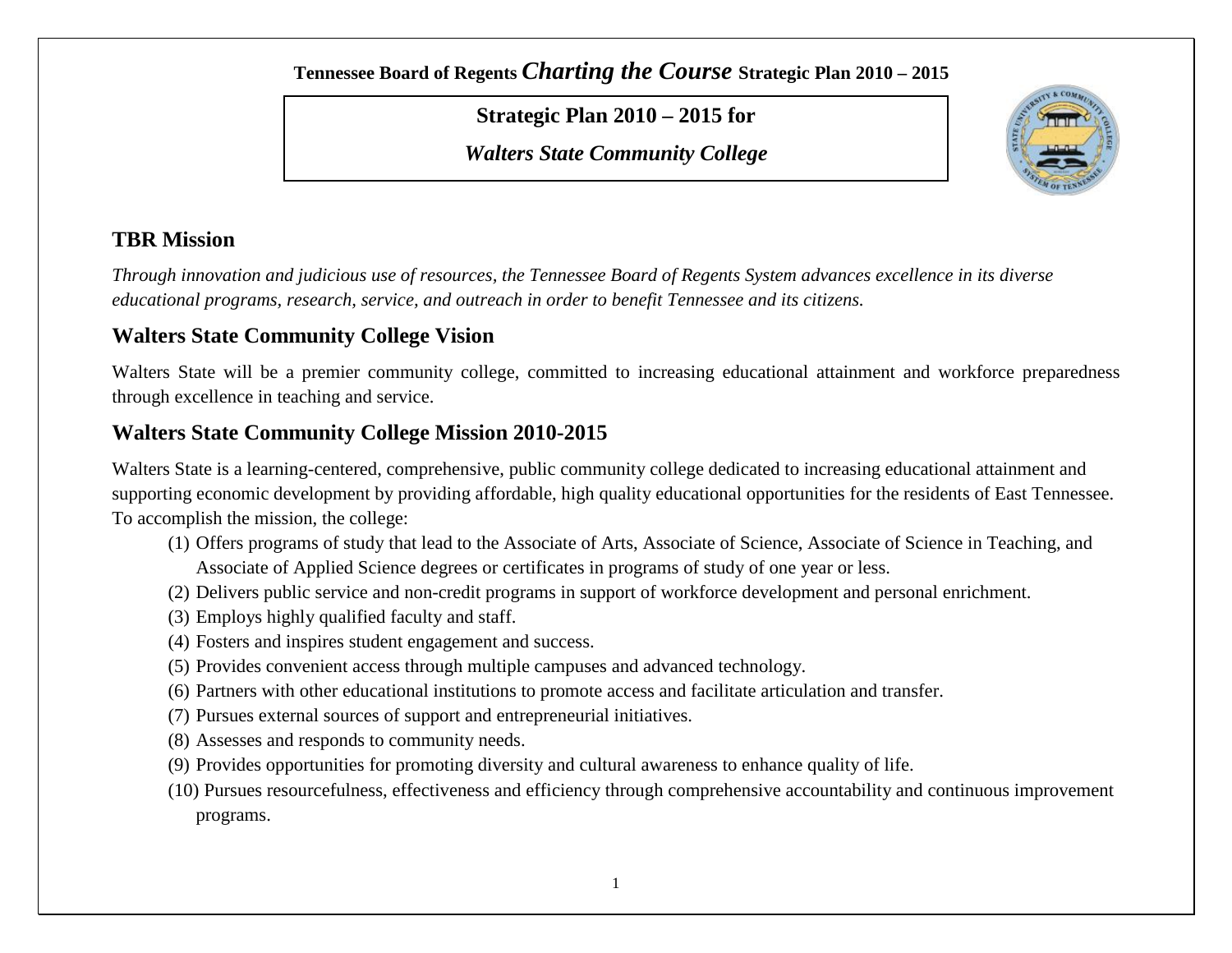**Strategic Plan 2010 – 2015 for**

*Walters State Community College*



### **Walters State Community College Institutional Profile**

Walters State Community College is a public two-year institution located in the geographically and economically diverse Great Smoky Mountains region of East Tennessee. To provide access and services throughout the area of responsibility, the college has established campuses or facilities in Claiborne, Greene, Hamblen, Jefferson, and Sevier counties, and extends credit and non-credit course offerings to all ten counties. Traditional and non-traditional instructional methods are used to deliver affordable, high quality general education and career specific courses in programs of study that prepare students for transfer to other higher education institutions or for immediate employment. Academic offerings include degrees in associate of arts, associate of science, associate of science in teaching, and associate of applied science as well as workforce development certificates. More than half of the student body is enrolled full-time, and approximately two-thirds of the students are younger than age 25. To enhance student learning and retention, a majority of entering students are required to participate in a learning support plan. Student support services place emphasis on assistance for underprepared students, student engagement, retention, and persistence to completion. To promote global understanding and civic responsibility, international education, diversity, and service learning are stressed in the curriculum and cocurriculum. Community education services include non-credit programs and customized training supporting local workforce development, youth development programs, and lifelong learning. The college partners with secondary and postsecondary educational institutions to offer a range of learning and career advancement opportunities.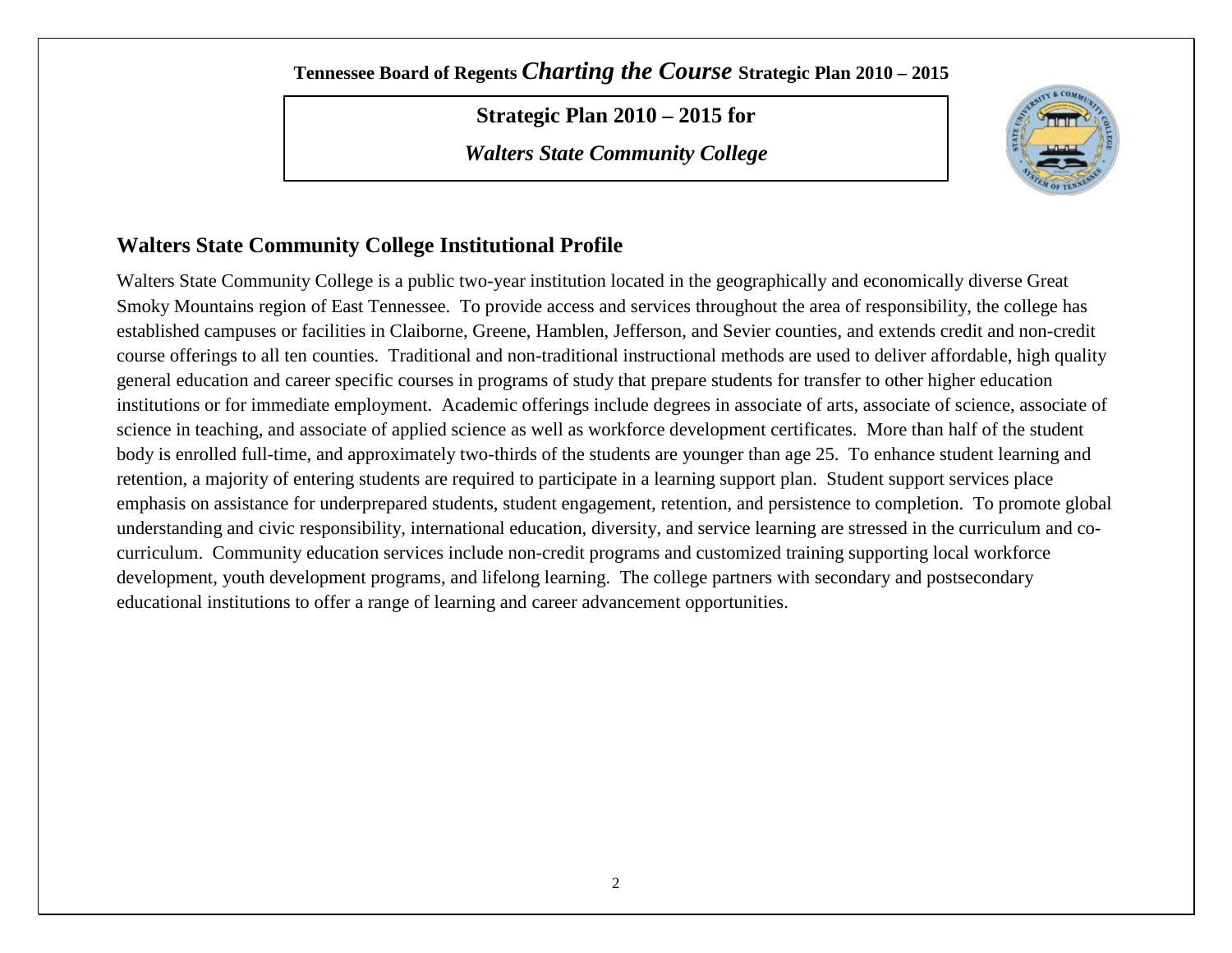**Strategic Plan 2010 – 2015 for**

*Walters State Community College*



# *TBR Key Priority 1: Access*

### **Improve higher education opportunities for Tennesseans.**

*Improving opportunities for more Tennesseans to earn post-secondary credentials is a primary area of focus for the Tennessee Board of Regents System. Serving the needs of individual Tennesseans who wish to develop their professional skills and enrich their lives is also significant. Vital to those efforts will be addressing barrier issues such as affordability, preparedness and technology, as well as issues related to increasing participation levels of traditionally underserved populations.* 

*Anticipating high demand for post-secondary education, the TBR and its institutions will address capacity issues by promoting internal and external partnerships, using technology effectively, and optimizing the unique characteristics of its three types of institutions (universities, community colleges, and technology centers).*

| <b>TBR ACCESS GOAL 1.1</b>                                   | The TBR System and its institutions will use technology to increase participation in post-secondary                                                                                                                                                                 |
|--------------------------------------------------------------|---------------------------------------------------------------------------------------------------------------------------------------------------------------------------------------------------------------------------------------------------------------------|
| <b>TECHNOLOGY</b>                                            | education and workforce development.                                                                                                                                                                                                                                |
| <b>TBR ACCESS GOAL 1.2</b><br><b>UNDERSERVED POPULATIONS</b> | In order to increase access at all levels, the TBR System and its institutions will develop a<br>methodology to utilize access and diversity resources to implement best practices for increasing<br>participation levels of traditionally underserved populations. |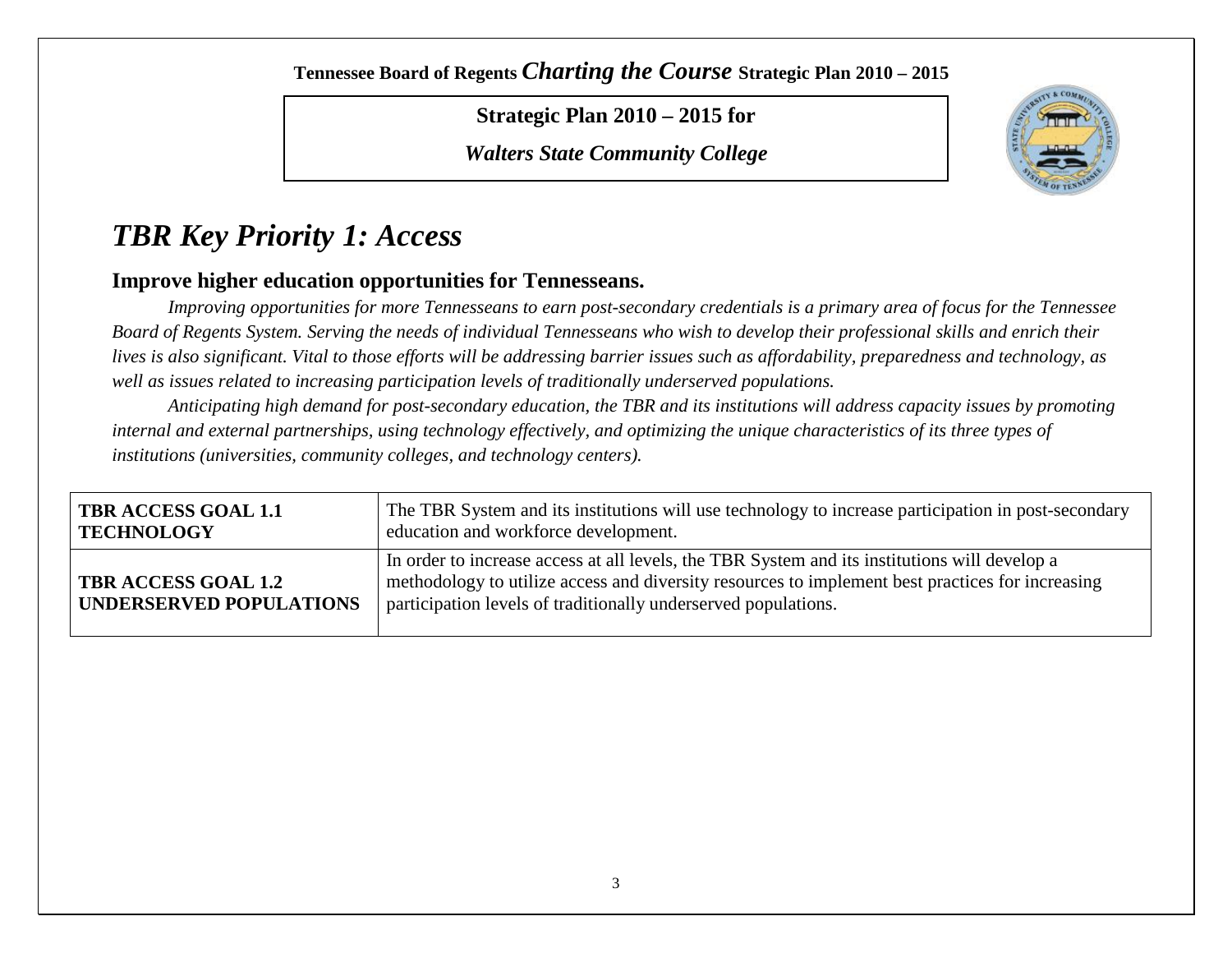## **Strategic Plan 2010 – 2015 for**



| <b>Walters State</b><br><b>ACCESS GOAL 1.1.1</b>                                                                                                                                                                                              | <b>INDICATOR</b>                                                                                                                                         | <b>BASELINE</b>                                                                                                       | 2011<br><b>Benchmark</b>                                                   | 2012<br><b>Benchmark</b>        | 2013<br><b>Benchmark</b>                                                                                      | 2014<br><b>Benchmark</b>                     | 2015<br><b>Benchmark</b>                     | 2015<br><b>TARGET</b> |
|-----------------------------------------------------------------------------------------------------------------------------------------------------------------------------------------------------------------------------------------------|----------------------------------------------------------------------------------------------------------------------------------------------------------|-----------------------------------------------------------------------------------------------------------------------|----------------------------------------------------------------------------|---------------------------------|---------------------------------------------------------------------------------------------------------------|----------------------------------------------|----------------------------------------------|-----------------------|
| Walters State will, through the use of<br>technology, provide more opportunities<br>for citizens of our region to access<br>Walters State courses and programs and<br>complete a certificate, degree, or<br>workforce development credential. | Unduplicated<br>head count by<br>term of distance<br>education<br>enrollment                                                                             | 2,616                                                                                                                 | 2,790                                                                      | 2,988                           | 3,048                                                                                                         | 3,108                                        | 3,170                                        | 3,234                 |
| <b>Walters State ACCESS GOAL</b><br>1.1.2                                                                                                                                                                                                     | <b>INDICATOR</b>                                                                                                                                         | <b>BASELINE</b>                                                                                                       | 2011<br><b>Benchmark</b>                                                   | 2012<br><b>Benchmark</b>        | 2013<br><b>Benchmark</b>                                                                                      | 2014<br><b>Benchmark</b>                     | 2015<br><b>Benchmark</b>                     | 2015<br><b>TARGET</b> |
| Walters State will provide greater<br>accessibility and a broader array of<br>student services through the use of<br>technology.                                                                                                              | <b>Indicator 1:</b><br>Student response<br>to/usage of<br>WSCC web site<br>and available<br>services<br><b>Indicator 2:</b><br><b>CCSSE</b><br>Benchmark | 2009-2010<br>Web Survey<br>Assessment<br>Results<br>2008 CCSSE<br><b>Benchmark</b><br>Support for<br>Learners<br>52.0 | Develop<br>updated<br>website<br>with<br>additional<br>student<br>services | Implement<br>revised<br>website | Assess<br>student<br>response<br>to/usage of<br>revised<br>website and<br>make<br>adjustments<br>as necessary | Continue<br>monitoring<br>and<br>adjustments | Continue<br>monitoring<br>and<br>adjustments |                       |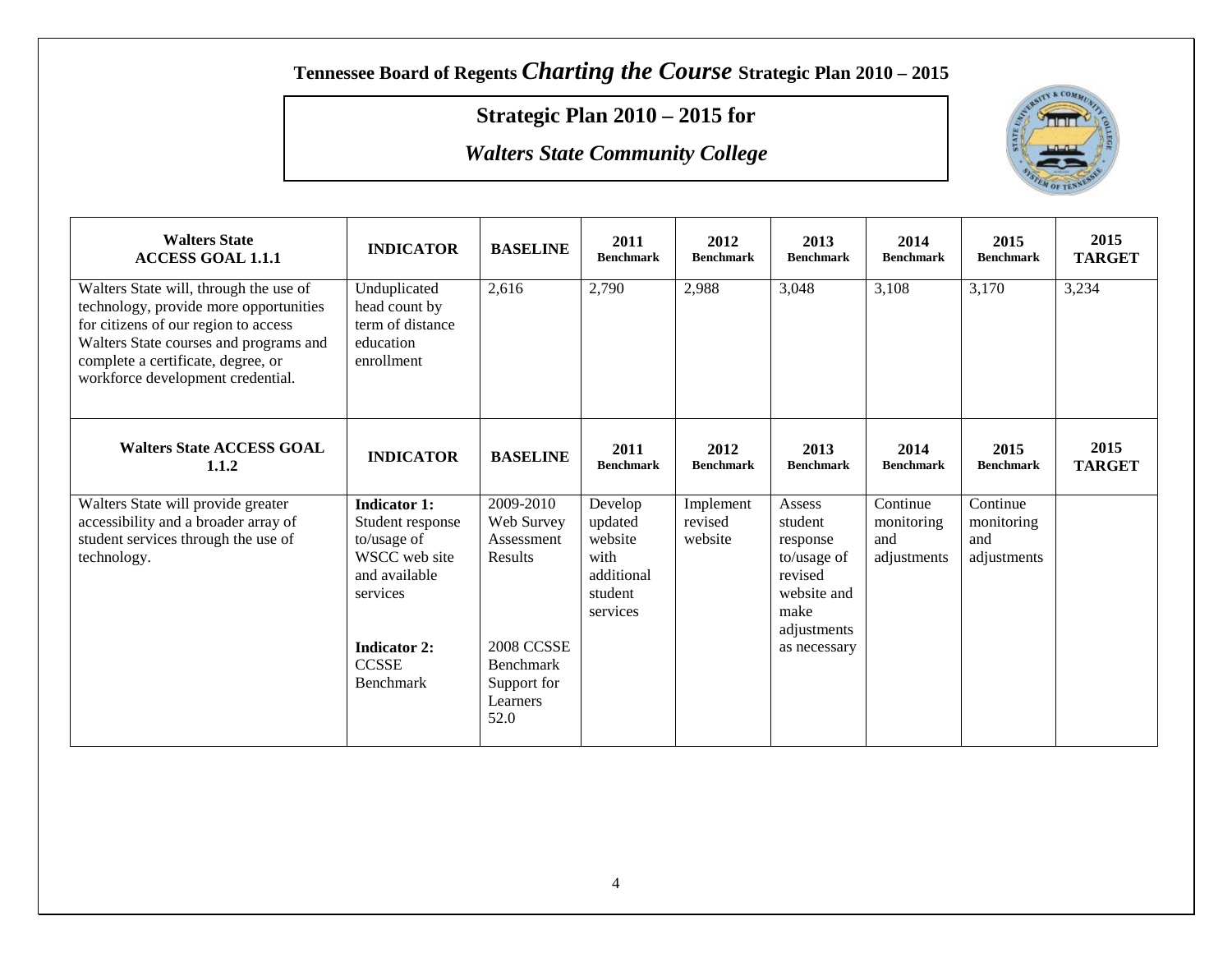### **Strategic Plan 2010 – 2015 for**

*Walters State Community College*



| <b>Walters State ACCESS GOAL</b><br>1.2.1                                                                                                | <b>INDICATOR</b>                                                          | <b>BASELINE</b> | 2011<br><b>Benchmark</b> | 2012<br><b>Benchmark</b> | 2013<br><b>Benchmark</b> | 2014<br><b>Benchmark</b> | 2015<br><b>Benchmark</b> | 2015<br><b>TARGET</b> |
|------------------------------------------------------------------------------------------------------------------------------------------|---------------------------------------------------------------------------|-----------------|--------------------------|--------------------------|--------------------------|--------------------------|--------------------------|-----------------------|
| Through Walters State's Access and<br>Diversity Plan, participation levels of<br>traditionally underserved populations<br>will increase. | Increase the number<br>of minority students<br>completing a<br>credential | 59              | 60                       | 60                       | 61                       | 61                       | 62                       | 62                    |
| <b>Walters State ACCESS</b><br><b>GOAL 1.2.2</b>                                                                                         | <b>INDICATOR</b>                                                          | <b>BASELINE</b> | 2011<br><b>Benchmark</b> | 2012<br><b>Benchmark</b> | 2013<br><b>Benchmark</b> | 2014<br><b>Benchmark</b> | 2015<br><b>Benchmark</b> | 2015<br><b>TARGET</b> |
| Walters State will seek partnerships with                                                                                                | Increase enrollment                                                       |                 |                          |                          |                          |                          |                          |                       |
| private, public, and corporate entities to                                                                                               | of subpopulations                                                         |                 |                          |                          |                          |                          |                          |                       |
| provide and expand educational and<br>workforce development opportunities,                                                               | defined within the<br>diversity plan:                                     |                 |                          |                          |                          |                          |                          |                       |
| especially for non-traditional students                                                                                                  | a) Non-white                                                              |                 |                          |                          |                          |                          |                          |                       |
| and underserved populations.                                                                                                             | students                                                                  |                 |                          |                          |                          |                          |                          |                       |
|                                                                                                                                          | b) Veterans and                                                           |                 |                          |                          |                          |                          |                          |                       |
|                                                                                                                                          | veterans'                                                                 |                 |                          |                          |                          |                          |                          |                       |
|                                                                                                                                          | dependents                                                                |                 |                          |                          |                          |                          |                          |                       |
|                                                                                                                                          | c) geographically                                                         |                 |                          |                          |                          |                          |                          |                       |
|                                                                                                                                          | underserved                                                               |                 |                          |                          |                          |                          |                          |                       |
|                                                                                                                                          | $counties -$                                                              |                 |                          |                          |                          |                          |                          |                       |
|                                                                                                                                          | Claiborne, Union,                                                         |                 |                          |                          |                          |                          |                          |                       |
|                                                                                                                                          | Grainger, Hancock                                                         |                 |                          |                          |                          |                          |                          |                       |

- (1) Walters State will enhance campus facilities and technologies to promote access.
- (2) Walters State will improve tracking and support services for traditionally underserved populations.
- (3) Walters State will increase the number of non-traditional scholarships and availability of services for traditionally underserved populations identified in the Diversity Plan.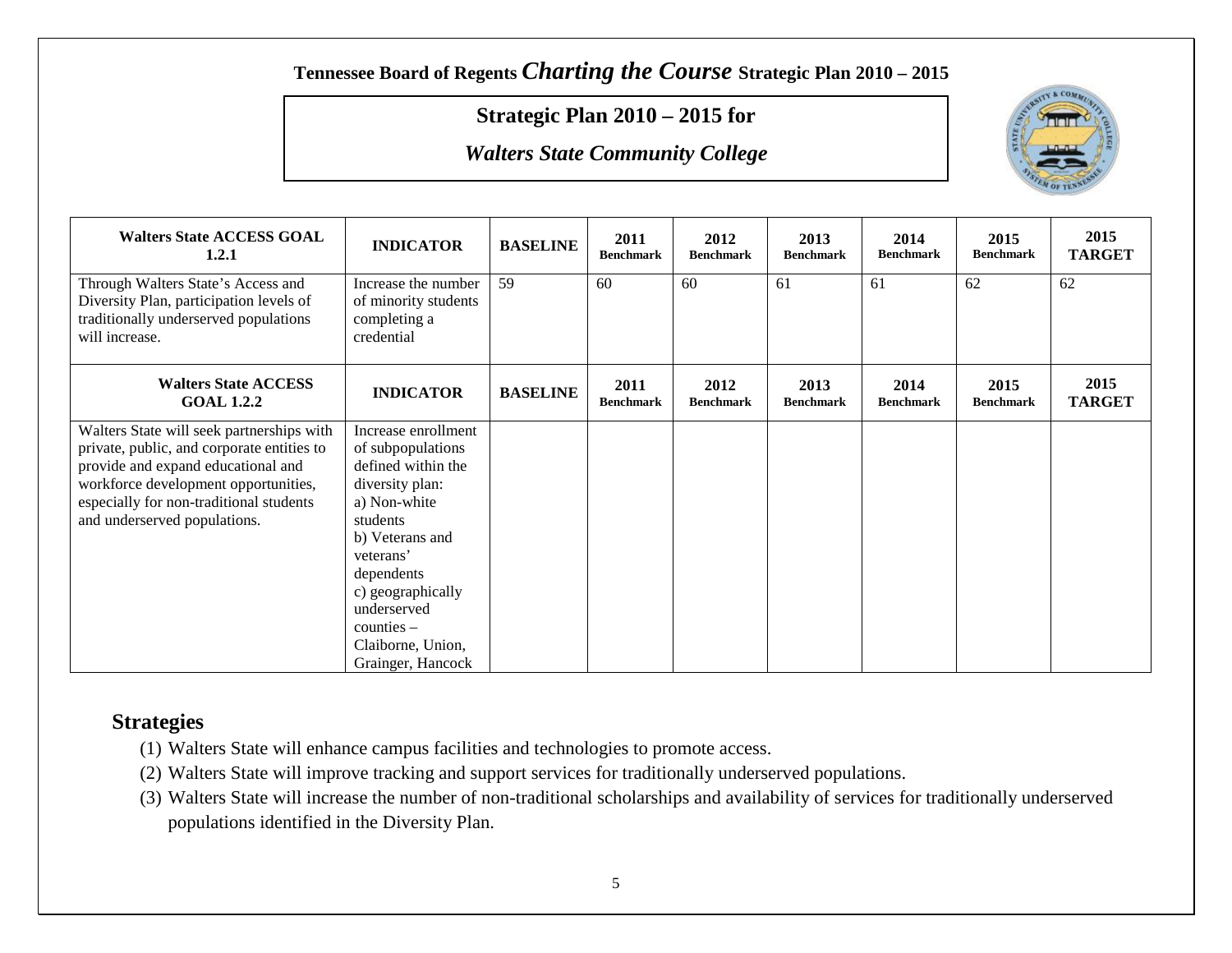**Strategic Plan 2010 – 2015 for**

*Walters State Community College*



# *TBR Key Priority 2: Student Success*

#### **Increase the number of students receiving post-secondary awards.**

*Increasing the number of citizens with diplomas, certificates, and degrees is a critical area of focus for the TBR System. Fostering greater success of students to persist and complete credentials and degrees enhances the viability of academic programs, the growth of existing businesses and the ability to attract new high paying industries to the state. Measures of student success can be improved by continuing to work with Tennessee high schools through P-16 agreements and dual credit and dual enrollment programs; increasing student success in the areas of developmental studies, e-learning, and the Teaching Quality Initiative; fostering student engagement and persistence through effective support services, co-curricular activities, and faculty-guided research and mentoring; and optimizing new technologies to enhance teaching, research, service and learning.* 

| <b>TBR STUDENT SUCCESS GOAL 2.1</b> | The TBR System and its institutions will enhance student persistence to the completion of the |
|-------------------------------------|-----------------------------------------------------------------------------------------------|
| <b>PERSISTENCE</b>                  | post-secondary credential or degree.                                                          |
| <b>TBR STUDENT SUCCESS GOAL 2.2</b> | The TBR System and its institutions will increase the number of students who complete a post- |
| <b>COMPLETION</b>                   | secondary credential, including diplomas, certificates, undergraduate and graduate degrees.   |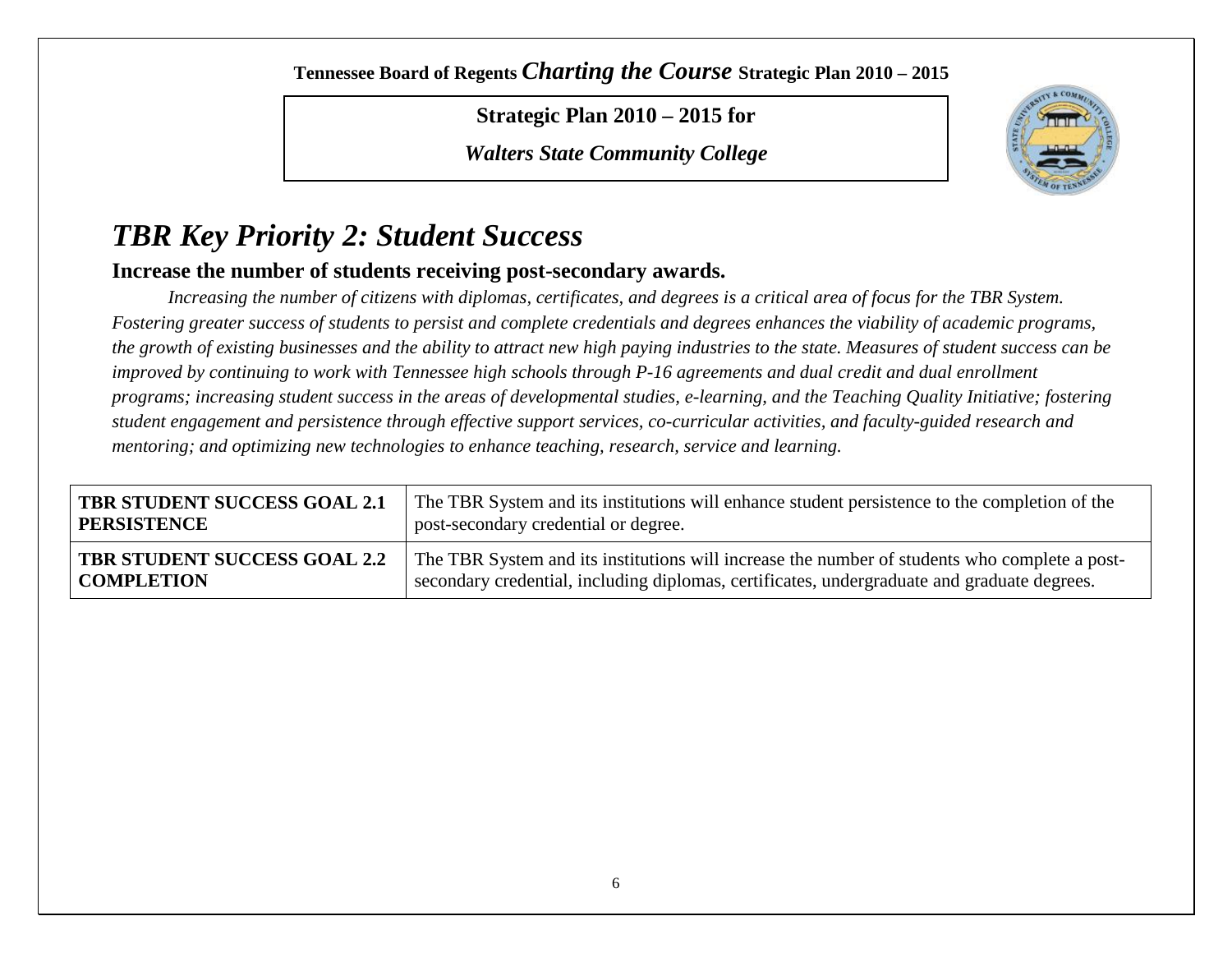## **Strategic Plan 2010 – 2015 for**



| <b>Walters State STUDENT</b><br><b>SUCCESS GOAL 2.1.1</b>                                                                                                                                   | <b>INDICATOR</b>                                                                                                                                                                              | <b>BASELINE</b>                                                                                                                                    | 2011<br><b>Benchmark</b> | 2012<br><b>Benchmark</b> | 2013<br><b>Benchmark</b> | 2014<br><b>Benchmark</b> | 2015<br><b>Benchmark</b> | 2015<br><b>TARGET</b> |
|---------------------------------------------------------------------------------------------------------------------------------------------------------------------------------------------|-----------------------------------------------------------------------------------------------------------------------------------------------------------------------------------------------|----------------------------------------------------------------------------------------------------------------------------------------------------|--------------------------|--------------------------|--------------------------|--------------------------|--------------------------|-----------------------|
| Walters State will enhance student<br>persistence to the completion of the post-<br>secondary credential or degree.                                                                         | Fall to spring<br>progression rate<br>(full-time and<br>part-time degree<br>or certificate-<br>seeking students<br>who either<br>complete an<br>award or enroll in<br>the subsequent<br>term) | 76.7%                                                                                                                                              | 77.0%                    | 77.3%                    | 77.6%                    | 77.9%                    | 78.2%                    | 78.2%                 |
| <b>Walters State STUDENT</b><br><b>SUCCESS GOAL 2.1.2</b>                                                                                                                                   | <b>INDICATOR</b>                                                                                                                                                                              | <b>BASELINE</b>                                                                                                                                    | 2011<br><b>Benchmark</b> | 2012<br><b>Benchmark</b> | 2013<br><b>Benchmark</b> | 2014<br><b>Benchmark</b> | 2015<br><b>Benchmark</b> | 2015<br><b>TARGET</b> |
| Walters State will create a variety of<br>curricular and co-curricular opportunities<br>for student involvement both in and out<br>of the academic setting to foster student<br>engagement. | Indicator 1:<br><b>CCSSE</b><br><b>Benchmarks</b>                                                                                                                                             | <b>2008 CCSSE</b><br><b>Benchmarks</b><br>Active and<br>Collaborative<br>Learning:<br>52.9<br>Student<br>Effort<br>56.0<br>Support for<br>Learners |                          |                          |                          |                          |                          |                       |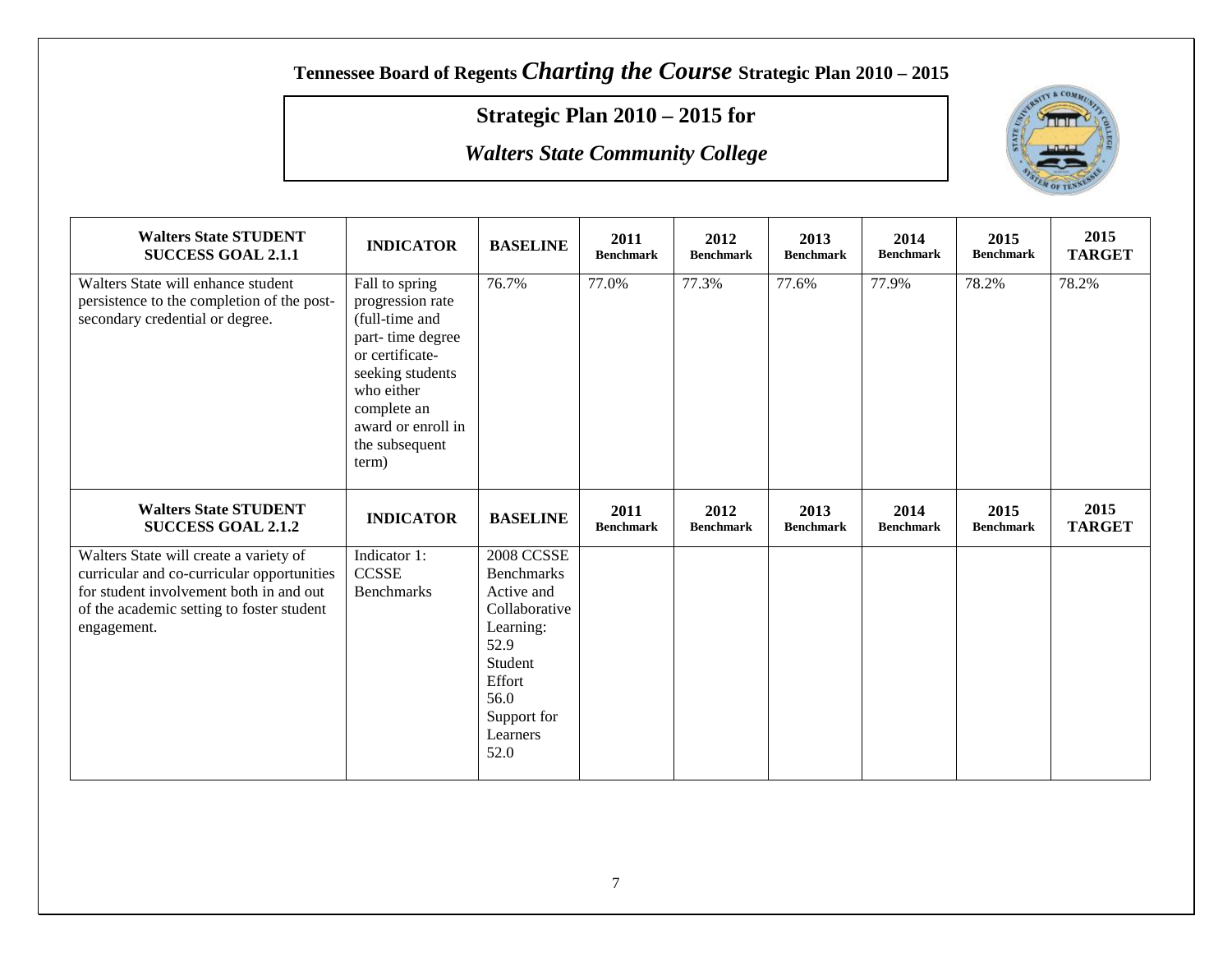### **Strategic Plan 2010 – 2015 for**

*Walters State Community College*



- (1) Walters State will provide supplemental instruction opportunities in high-risk courses.
- (2) Walters State will improve Early Alert participation through advanced technological opportunities.
- (3) Walters State will expedite the time students spend in remedial and developmental studies.
- (4) Walters State will emphasize international initiatives including study abroad and on-campus cultural activities.
- (5) Walters State will emphasize public service initiatives in both in and out of the academic setting.
- (6) Walters State will enhance communication with students through a broad range of approaches including the use of technologies regarding program requirements, available student services, campus activities, advising and registration information, important deadlines and expected student responsibilities.
- (7) Walters State will provide curricular and co-curricular opportunities for student involvement both in and out of the academic setting including learning mobilization initiatives, learning communities, service learning initiatives, cohort classes, campus events, performing arts, intramurals and student organization activities, and provide mentoring opportunities for students to connect with institutional personnel.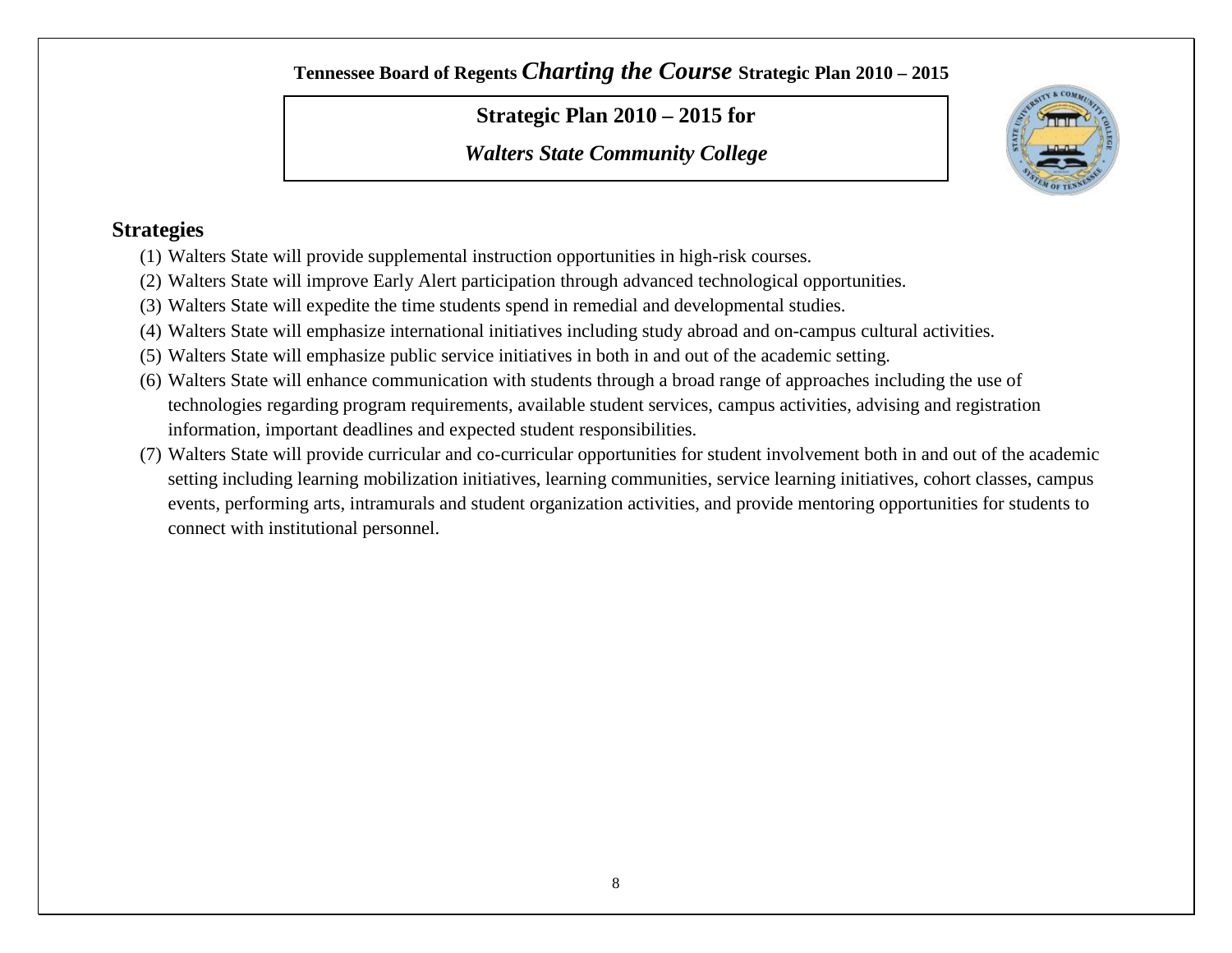### **Strategic Plan 2010 – 2015 for**

*Walters State Community College*



| <b>Walters State STUDENT</b><br><b>SUCCESS GOAL 2.2.1</b> | <b>INDICATOR</b> | <b>BASELINE</b> | 2011<br><b>Benchmark</b> | 2012<br><b>Benchmark</b> | 2013<br><b>Benchmark</b> | 2014<br><b>Benchmark</b> | 2015<br><b>Benchmark</b> | 2015<br><b>TARGET</b> |
|-----------------------------------------------------------|------------------|-----------------|--------------------------|--------------------------|--------------------------|--------------------------|--------------------------|-----------------------|
| Walters State will increase the number of                 | Number of        | Total           | 1.050                    | 1,071                    | 1,092                    | 1,114                    | 1,136                    | 1,136                 |
| students who complete a post-secondary                    | students         | degrees and     |                          |                          |                          |                          |                          |                       |
| credential, including diplomas,                           | completing a     | certificates:   | 1063                     |                          |                          |                          |                          |                       |
| certificates, undergraduate and graduate                  | post-secondary   | 810             |                          |                          |                          |                          |                          |                       |
| degrees.                                                  | credential       |                 |                          |                          |                          |                          |                          |                       |
|                                                           | annually         |                 |                          |                          |                          |                          |                          |                       |

- (1) Walters State will create an institutional environment emphasizing attainment of a post-secondary credential.
- (2) Walters State will monitor and inform students of course requirements and graduation expectations beginning at the attainment of 40 accumulated college level credit hours.
- (3) Walters State will strengthen the student advising process through the creation of curriculum check sheets, advising web page, advisor's manual – including articulation and transfer information, and creating for students a comprehensive educational plan with a realistic timetable for successful program completion and graduation.
- (4) Walters State will market to parents at dual enrollment participating high schools the opportunities for associate degree completion within the dual enrollment structure.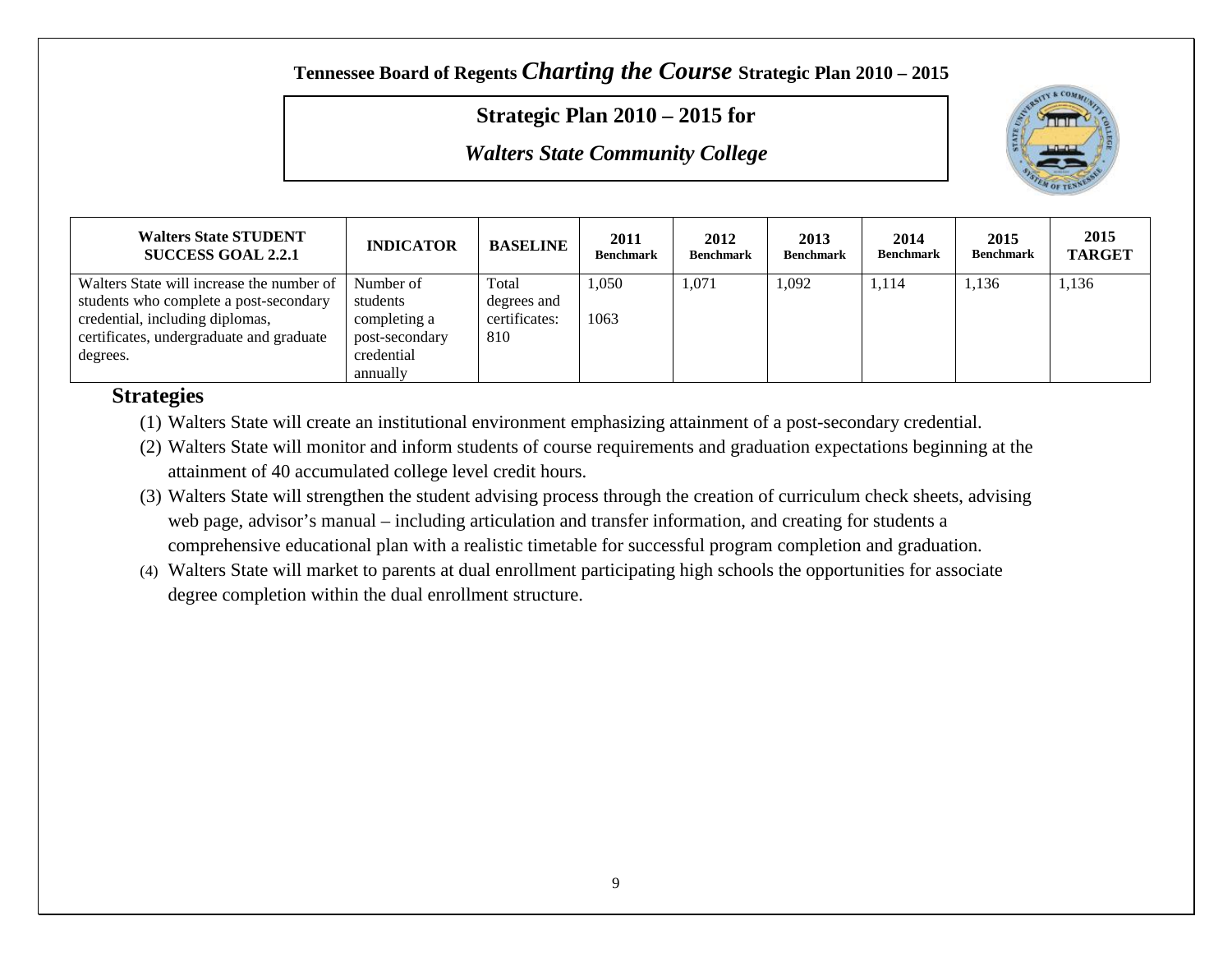**Strategic Plan 2010 – 2015 for**

*Walters State Community College*



## *TBR Key Priority 3: Quality* **Achieve excellence in the fulfillment of our institutional missions.**

*Improving access and completion rates in higher education can improve the lives of Tennesseans only to the degree that students acquire and retain knowledge, skills and abilities they need to become productive employees and responsible citizens. System institutions will address pressing local and global needs by engaging in research, creative work and public service that advance knowledge and create new opportunities. To achieve excellence in all areas of our collective mission, we must provide high quality academic programs, faculty, services and facilities.*

| <b>TBR QUALITY GOAL 3.1</b><br><b>EDUCATIONAL PROGRAMS</b> | The TBR System and its institutions will monitor and improve the effectiveness of their educational<br>programs. |
|------------------------------------------------------------|------------------------------------------------------------------------------------------------------------------|
| <b>TBR QUALITY GOAL 3.2</b>                                | The TBR System and its institutions will monitor and improve the quality of their mission-specific               |
| <b>RESEARCH, CREATIVE &amp;</b>                            | research and creative activities and public service.                                                             |
| <b>SERVICE ACTIVITIES</b>                                  |                                                                                                                  |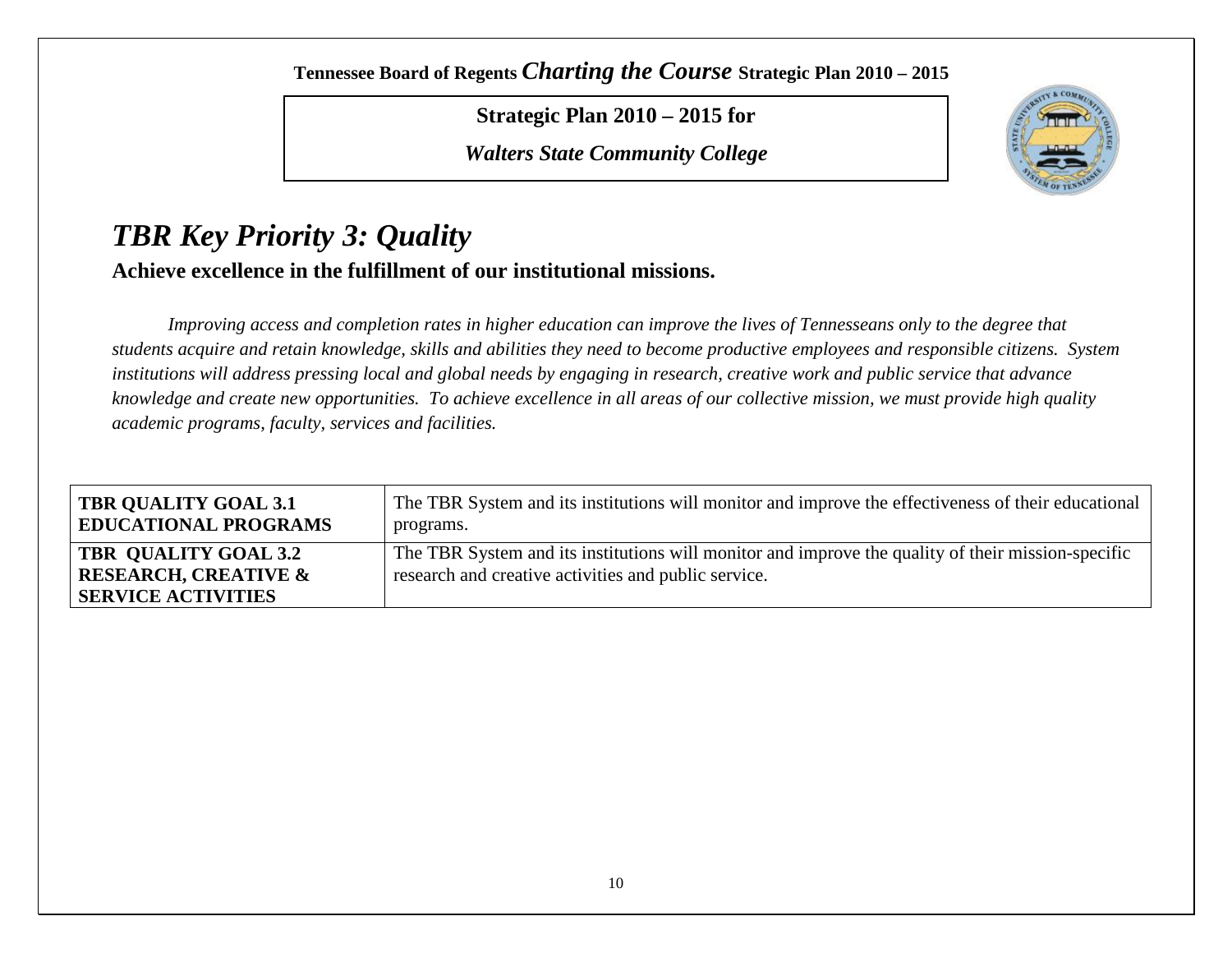## **Strategic Plan 2010 – 2015 for**



| <b>Walters State QUALITY GOAL</b><br><b>3.1.1</b>                                           | <b>INDICATOR</b>                                                                                                               | <b>BASELINE</b>                                     | 2011<br><b>Benchmark</b> | 2012<br><b>Benchmark</b> | 2013<br><b>Benchmark</b> | 2014<br><b>Benchmark</b> | 2015<br><b>Benchmark</b> | 2015<br><b>TARGET</b> |
|---------------------------------------------------------------------------------------------|--------------------------------------------------------------------------------------------------------------------------------|-----------------------------------------------------|--------------------------|--------------------------|--------------------------|--------------------------|--------------------------|-----------------------|
| Walters State will monitor and improve<br>the effectiveness of its educational<br>programs. | Indicator 1:<br>Licensure and<br>certification pass<br>rates and student<br>performance on<br>national subject<br>examinations | Indicator 1:<br>Licensure<br>results for<br>Nursing | 89.0%                    | 90.0%                    | 91.0%                    | 92.0%                    | 93.0%                    | 93.0%                 |
|                                                                                             | Indicator 2:<br>Annual report on<br>measures of the<br><b>TBR</b> General<br>Education<br>outcomes                             | To be<br>determined<br>in year $2011$ -<br>2012     |                          |                          |                          |                          |                          |                       |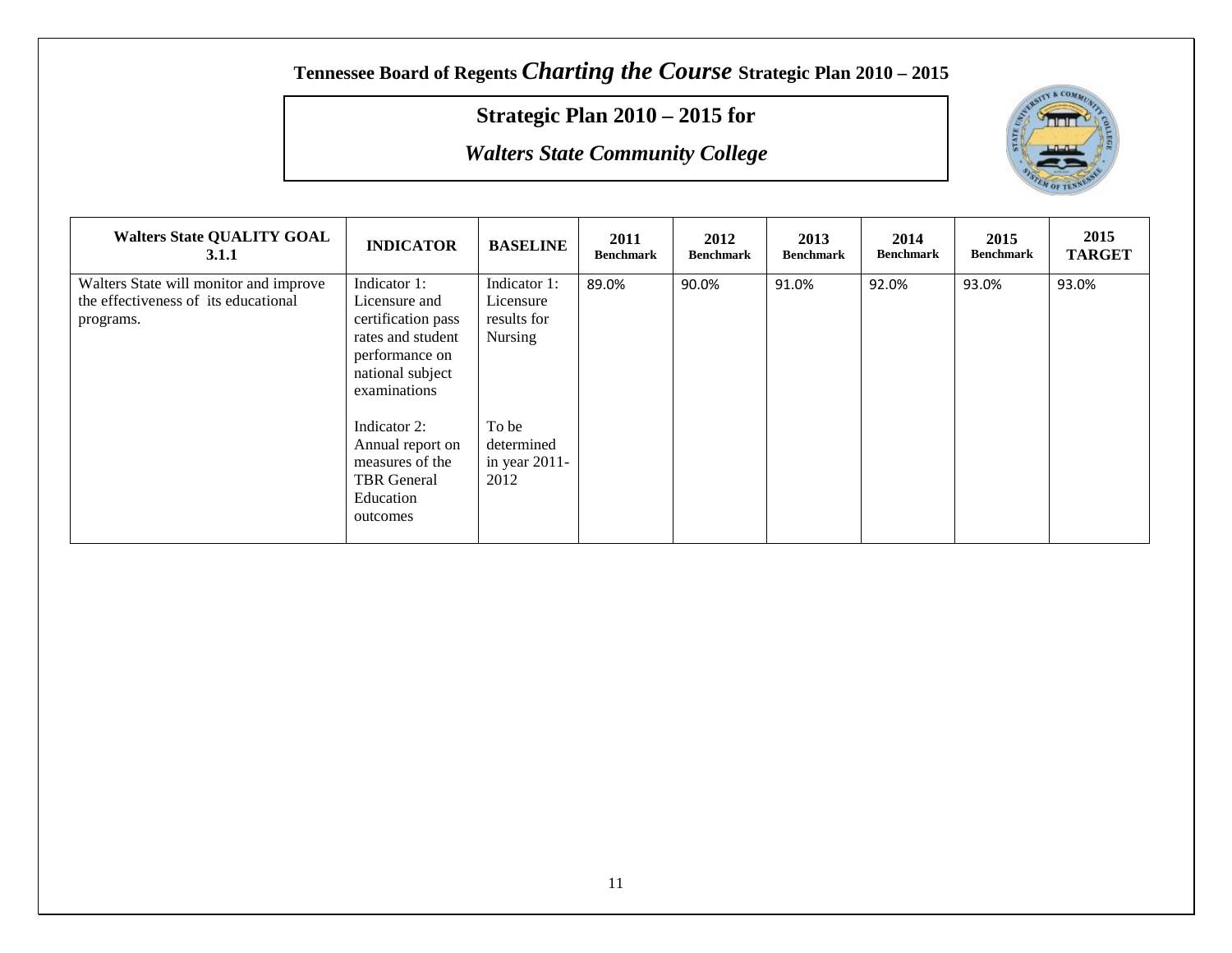### **Strategic Plan 2010 – 2015 for**

*Walters State Community College*



| <b>Walters State QUALITY GOAL 3.1.2</b>                                                                                                                                                              | <b>INDICATOR</b>                                                                                                 | <b>BASELINE</b>                                                                 | 2011<br><b>Benchmark</b>                                | 2012<br><b>Benchmark</b> | 2013<br><b>Benchmark</b> | 2014<br><b>Benchmark</b> | 2015<br><b>Benchmark</b> | 2015<br><b>TARGET</b> |
|------------------------------------------------------------------------------------------------------------------------------------------------------------------------------------------------------|------------------------------------------------------------------------------------------------------------------|---------------------------------------------------------------------------------|---------------------------------------------------------|--------------------------|--------------------------|--------------------------|--------------------------|-----------------------|
| Walters State will provide effective<br>educational programs, activities, and<br>services by continuously enhancing their<br>quality through the use of data from<br>monitoring multiple indicators. | Indicator 1:<br>Performance<br><b>Funding Scores</b><br>above the State<br>average for<br>community<br>colleges. | Indicator 1:<br>91%                                                             | 92%                                                     | 93%                      | 94%                      | 95%                      | 96%                      | 96%                   |
|                                                                                                                                                                                                      | Indicator 2:<br>Annual reports on<br>measures<br>identified in<br><b>WSCC</b><br>assessment plan                 | Indicator 2:<br>Zero plans at<br>inception of<br>strategic<br>planning<br>cycle | Completion<br>of<br>institutional<br>assessment<br>plan |                          |                          |                          |                          |                       |

- (1) Walters State will provide and monitor effectiveness of high quality educational programs and services that respond to the specific community needs including university parallel, technical and certificate programs, community education, cultural enrichment programs and activities, personal and professional development activities, and services to business and industry by way of utilization of emerging technologies and mobilization initiatives.
- (2) Walters State will attract, develop, retain and reward high quality faculty and staff by continuously monitoring and improving relevant systems and processes and providing training and other development opportunities.
- (3) Walters State will achieve accreditation for all programs eligible for accreditation; achieve successful academic program audits; maintain high level of student performance on nationally benchmarked licensure examinations and certifications.
- (4) Walters State will monitor and improve its general education program through TBR annual reporting mechanism and achieve student scores above national average on nationally-normed general education exam.
- (5) Walters State will monitor and improve student engagement in learning.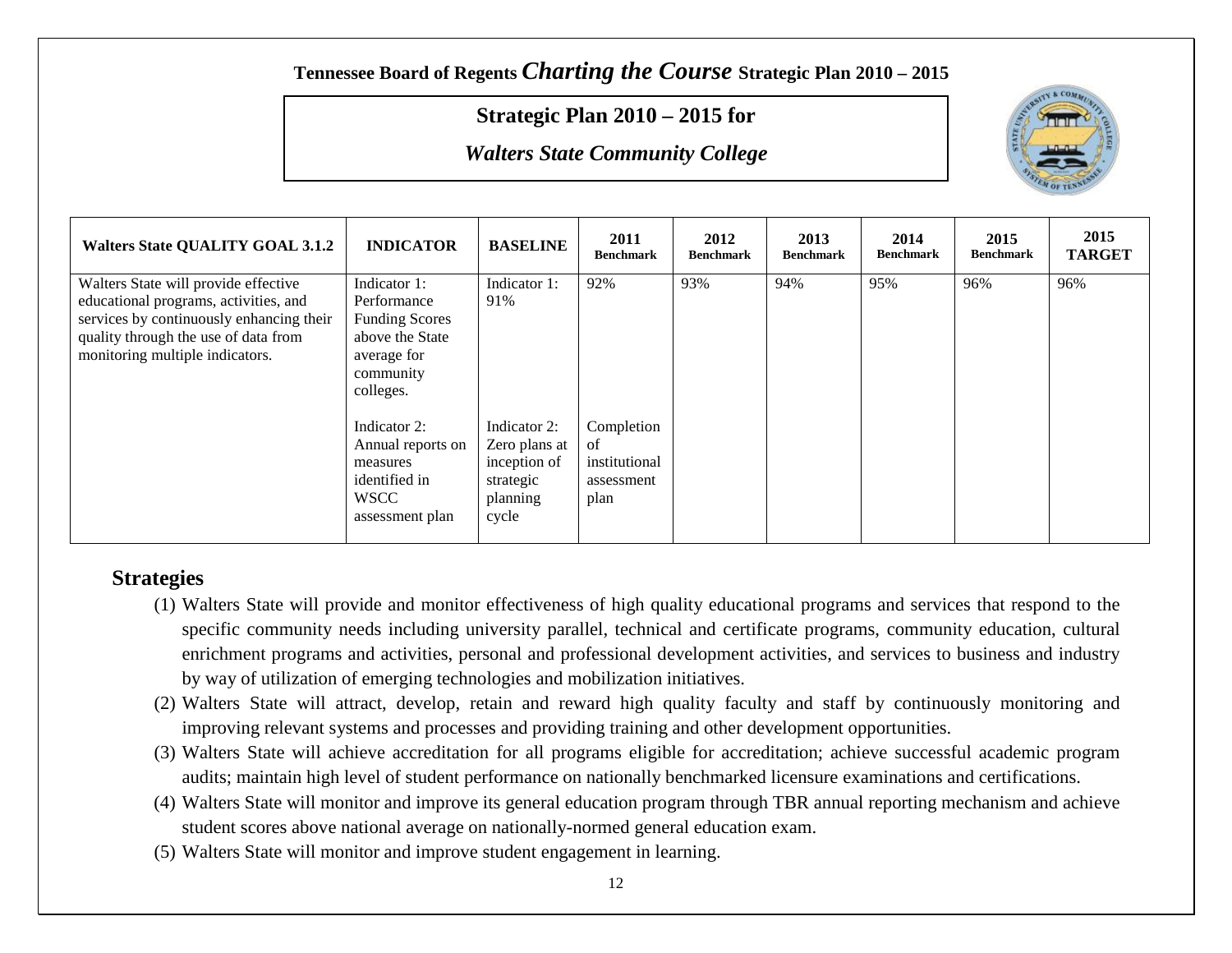### **Strategic Plan 2010 – 2015 for**



- (6) Walters State will continue successful entrepreneurial initiatives to enhance campuses' and other sites' viability for delivery of quality services to meet specific community needs.
- (7) Walters State will monitor and ensure effectiveness of all credit and non-credit programs and services to ensure workforce needs are being met.
- (8) Walters State will, through delivery of quality international experience opportunities, enhance regional community knowledge advancement.
- (9) Walters State will provide services of the highest quality that respond to the needs of its constituents including students, employees, the community, and the State.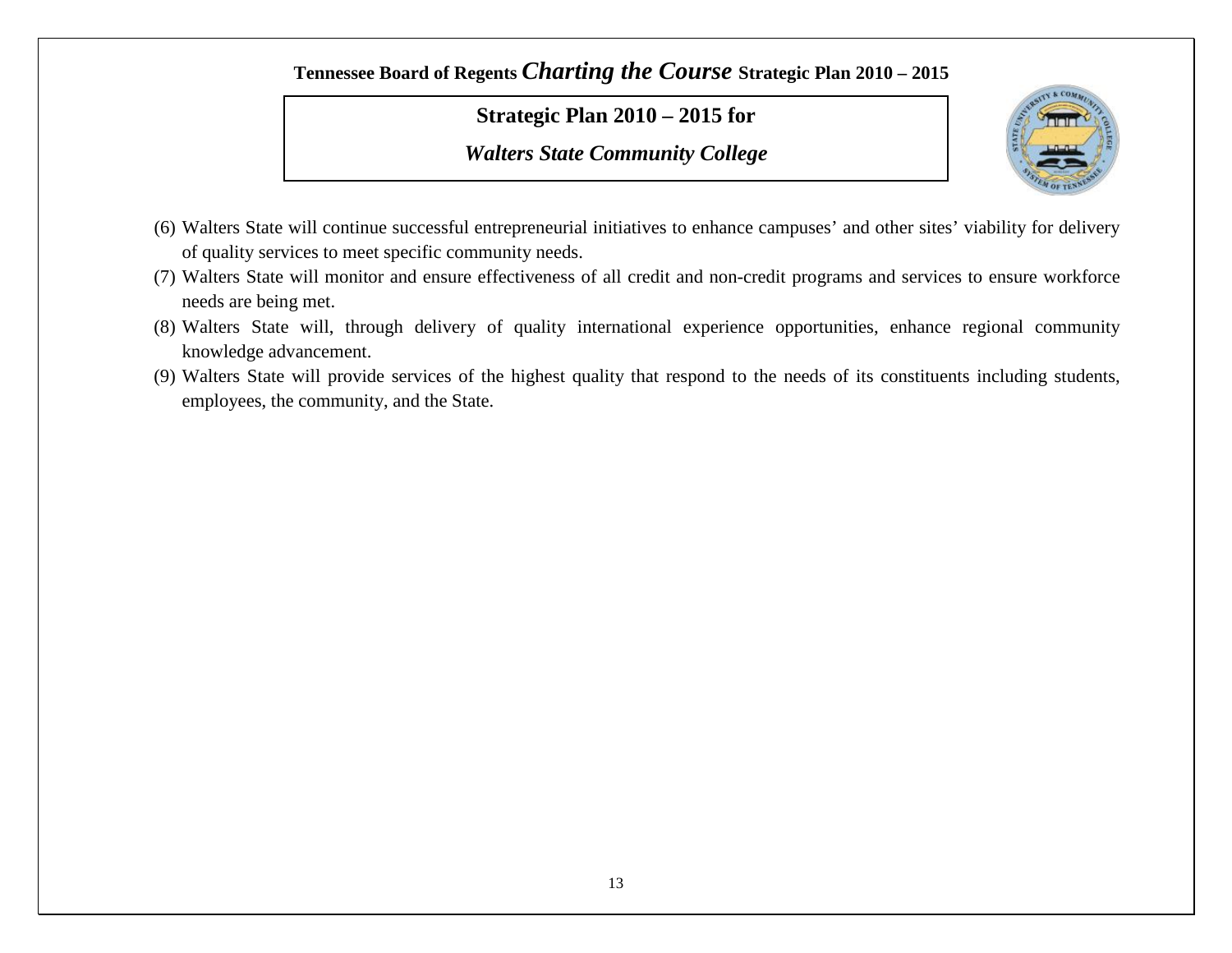## **Strategic Plan 2010 – 2015 for**



| <b>Walters State QUALITY GOAL</b><br>3.2.1                                                                                                 | <b>INDICATOR</b>                                                                                                                                                                                | <b>BASELINE</b>                                                  | 2011<br><b>Benchmark</b>                                        | 2012<br><b>Benchmark</b> | 2013<br><b>Benchmark</b> | 2014<br><b>Benchmark</b> | 2015<br><b>Benchmark</b> | 2015<br><b>TARGET</b> |
|--------------------------------------------------------------------------------------------------------------------------------------------|-------------------------------------------------------------------------------------------------------------------------------------------------------------------------------------------------|------------------------------------------------------------------|-----------------------------------------------------------------|--------------------------|--------------------------|--------------------------|--------------------------|-----------------------|
| Walters State will monitor and improve<br>the quality of their mission-specific<br>research and creative activities and<br>public service. | Number of third-<br>party grants,<br>contracts,<br>agreements, and<br>partnerships to<br>advance creative<br>activities, and/or<br>public service in<br>support of<br>institutional<br>mission. | Zero report<br>at inception<br>of strategic<br>planning<br>cycle | Annual<br>report<br>(template)<br>to be<br>developed<br>by TBR) |                          |                          |                          |                          | TBD                   |
| <b>Walters State QUALITY</b><br><b>GOAL 3.2.2</b>                                                                                          | <b>INDICATOR</b>                                                                                                                                                                                | <b>BASELINE</b>                                                  | 2011<br><b>Benchmark</b>                                        | 2012<br><b>Benchmark</b> | 2013<br><b>Benchmark</b> | 2014<br><b>Benchmark</b> | 2015<br><b>Benchmark</b> | 2015<br><b>TARGET</b> |
| Walters State will develop and maintain<br>effective partnerships in support of its<br>institutional mission.                              | Indicator 1:<br>Business and<br>Industry                                                                                                                                                        | Non-credit<br>duplicated<br>Headcount:                           |                                                                 |                          |                          |                          |                          |                       |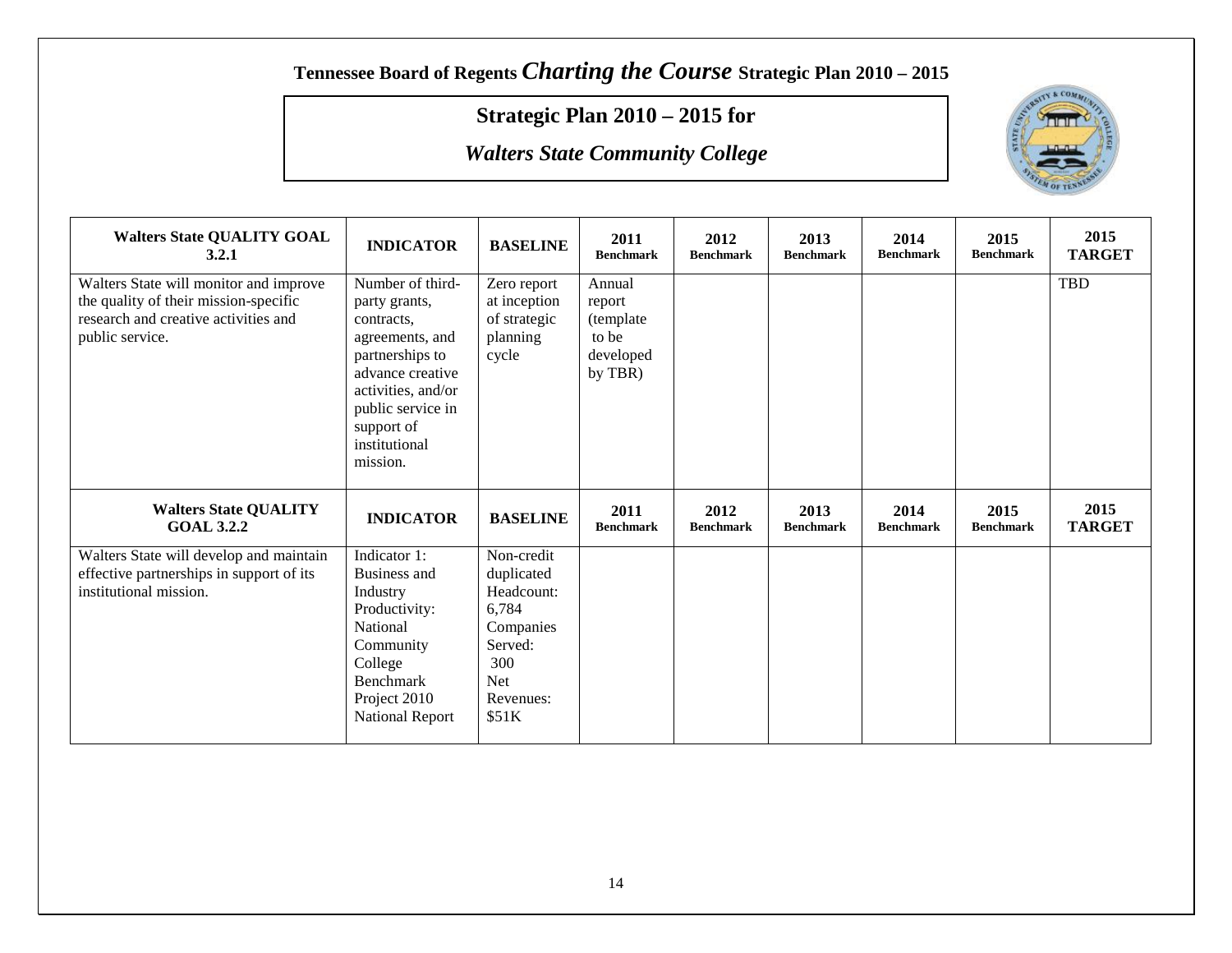**Strategic Plan 2010 – 2015 for**

*Walters State Community College*



- (1) Walters State will provide effective and efficient public service and outreach programs as indicated through external indicators in support of economic and workforce development.
- (2) Walters State will actively seek grants, contracts, agreements and partnerships in support of specific community missions that will create new opportunities and quality advancements in education by engaging our communities.
- (3) Walters State will maintain and monitor existing partnerships with public schools, technology centers, colleges and universities, business and industry leaders to promote mission specific educational opportunities in our local region.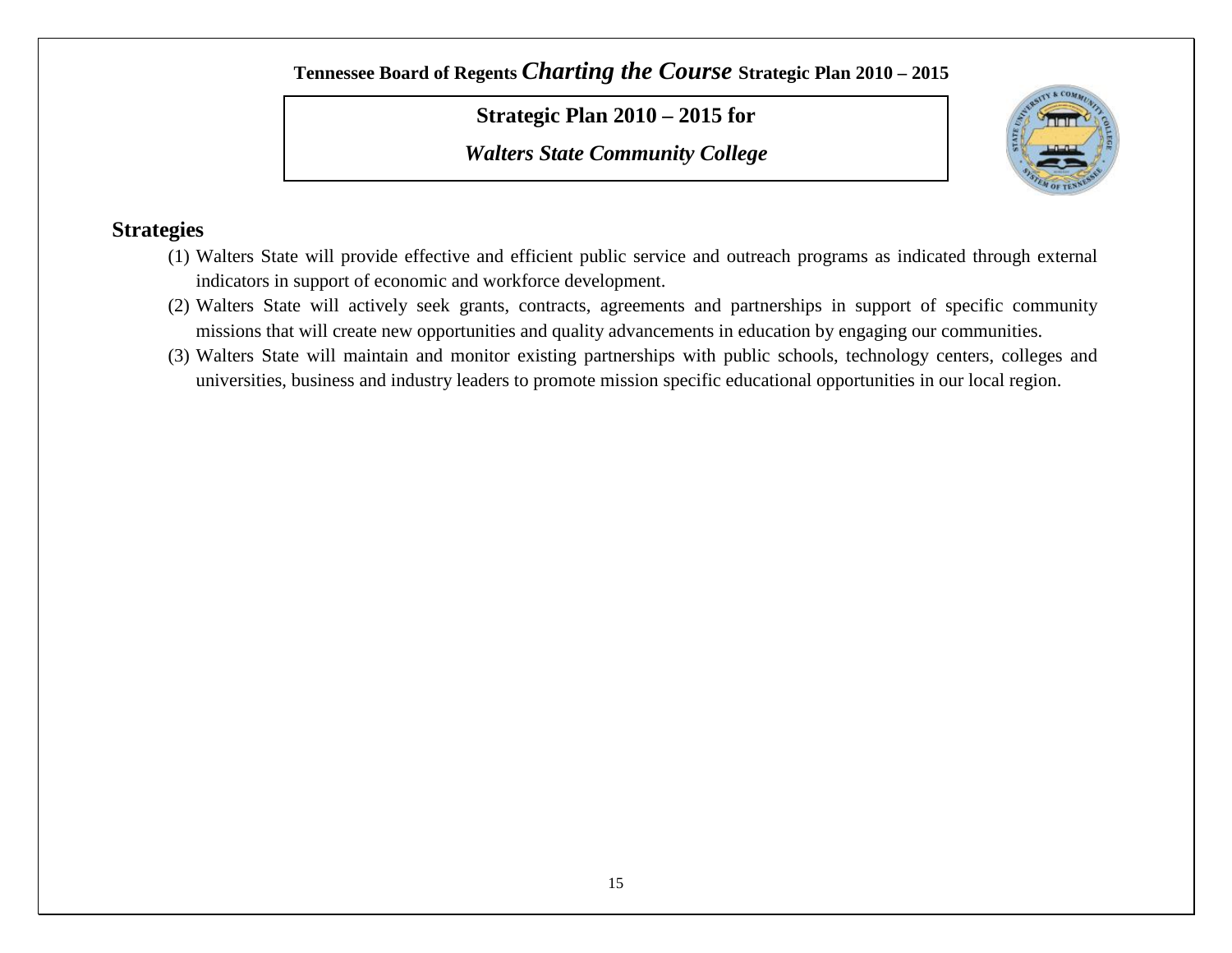**Strategic Plan 2010 – 2015 for**

*Walters State Community College*



## *TBR Key Priority 4: Resourcefulness & Efficiency* **Expand resources and optimize administrative, instructional, and operational efficiencies.**

*The major sources of revenue for TBR institutions are state appropriations and student tuition and fees. With the financial pressures facing Tennessee, increases in state funding over the next five years are unlikely. On the other hand, increases in student tuition and fees are possible; however, if increases in tuition and fees are not accompanied by increases in alternate revenue enhancements coupled with effective deployment of resources, the ability of TBR institutions to sustain quality and access for all students may be limited.* 

*As a result, achieving our vision will require additional financial resources that can be provided through:* 

- *(1) An increase in administrative, instructional, and operational efficiencies;*
- *(2) An emphasis on private fund-raising to support achievement of institutional missions;*
- *(3) Development of financial support from external sources, such as federal, state, and local governments, foundations, and corporations.*

*A major point of focus must be to identify financial resources that can be used for need-based aid for students who cannot afford the rising cost but are not eligible for achievement-based financial aid. Decisions leading to increasing tuition must include addressing the basic financial needs of these students.*

| <b>TBR RESOURCEFULNESS &amp;</b>                                                    | The TBR System and its institutions will address fiscal constraints through multiple approaches such                                                                                                                                                                                           |
|-------------------------------------------------------------------------------------|------------------------------------------------------------------------------------------------------------------------------------------------------------------------------------------------------------------------------------------------------------------------------------------------|
| <b>EFFICIENCY GOAL 4.1</b>                                                          | as the prudent management of resources, development of other sources of support, and the pursuit of                                                                                                                                                                                            |
| <b>RESOURCEFULNESS</b>                                                              | entrepreneurial initiatives.                                                                                                                                                                                                                                                                   |
| <b>TBR RESOURCEFULNESS &amp;</b><br><b>EFFICIENCY GOAL 4.2</b><br><b>EFFICIENCY</b> | The TBR System and its institutions will achieve greater efficiency through such means as<br>developing and adopting best practices, pursuing collaboration among institutions to achieve savings<br>through elimination of unnecessary duplication and removing obstacles to competitiveness. |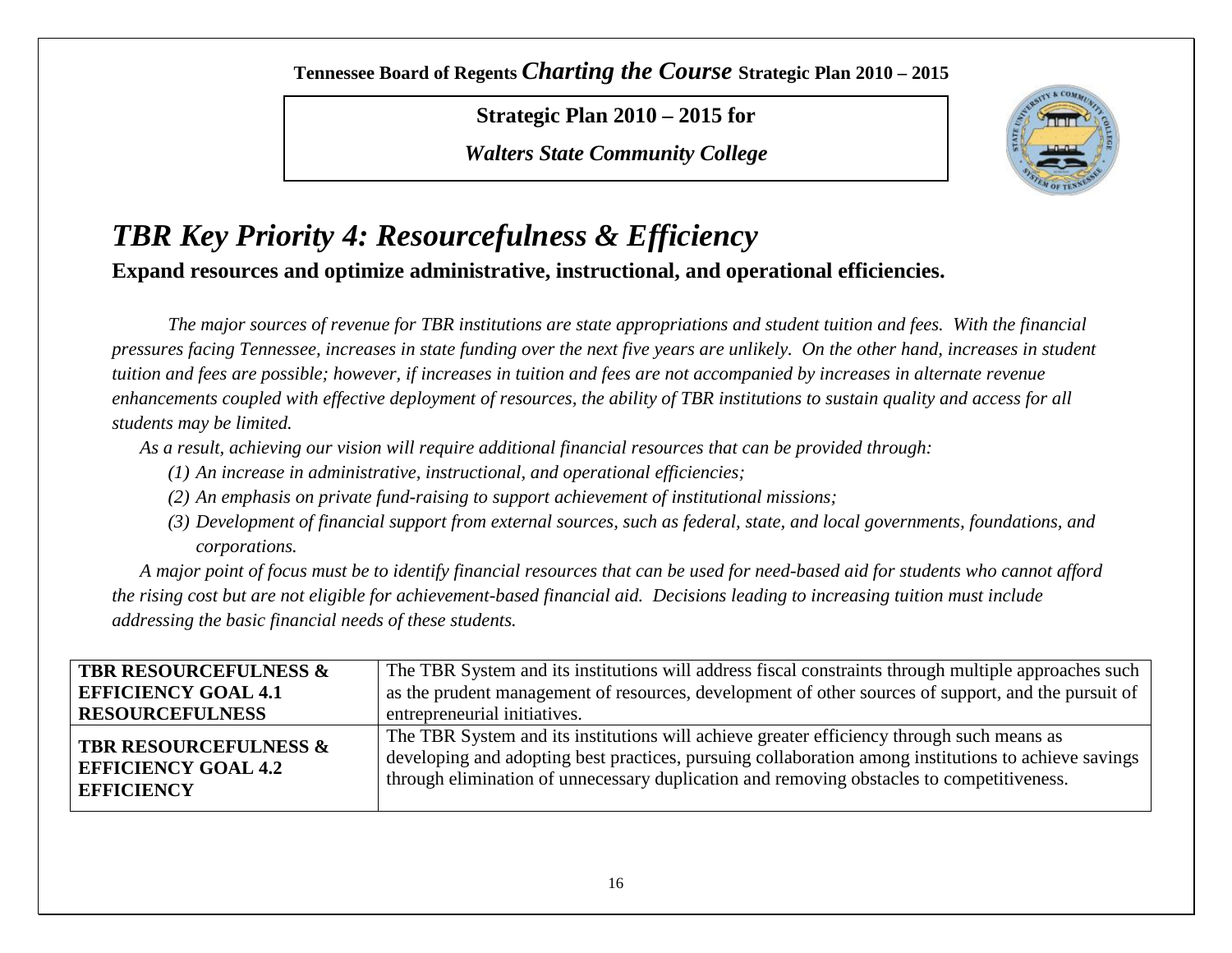#### **Strategic Plan 2010 – 2015 for**

*Walters State Community College*



| <b>Walters State</b><br><b>RESOURCEFULNESS &amp;</b><br><b>EFFICIENCY GOAL 4.1.1</b> | <b>INDICATOR</b> | <b>BASELINE</b> | 2011<br><b>Benchmark</b> | 2012<br><b>Benchmark</b> | 2013<br><b>Benchmark</b> | 2014<br><b>Benchmark</b> | 2015<br><b>Benchmark</b> | 2015<br><b>TARGET</b> |
|--------------------------------------------------------------------------------------|------------------|-----------------|--------------------------|--------------------------|--------------------------|--------------------------|--------------------------|-----------------------|
| Walters State will address fiscal                                                    | Total amount of  | \$15.43M        | \$15.58M                 | \$15.89M                 | \$16.29M                 | \$16.78M                 | \$17.43M                 | \$18.32M              |
| constraints through multiple approaches                                              | funds raised     |                 |                          |                          |                          |                          |                          |                       |
| such as the prudent management of                                                    | through sources  |                 |                          |                          |                          |                          |                          |                       |
| resources, development of other sources                                              | other than state |                 |                          |                          |                          |                          |                          |                       |
| of support, and the pursuit of                                                       | appropriations   |                 |                          |                          |                          |                          |                          |                       |
| entrepreneurial initiatives.                                                         | and student      |                 |                          |                          |                          |                          |                          |                       |
|                                                                                      | tuition and fees |                 |                          |                          |                          |                          |                          |                       |
|                                                                                      |                  |                 |                          |                          |                          |                          |                          |                       |

- (1) Walters State will identify external opportunities to expand the college's resources and services; determine their feasibility, risks, costs and benefits; and pursue initiatives which will enhance the institution's mission.
- (2) Walters State will assess and implement operations where entrepreneurial initiatives could result in cost savings, maintaining or improving quality and enhancing accessibility.